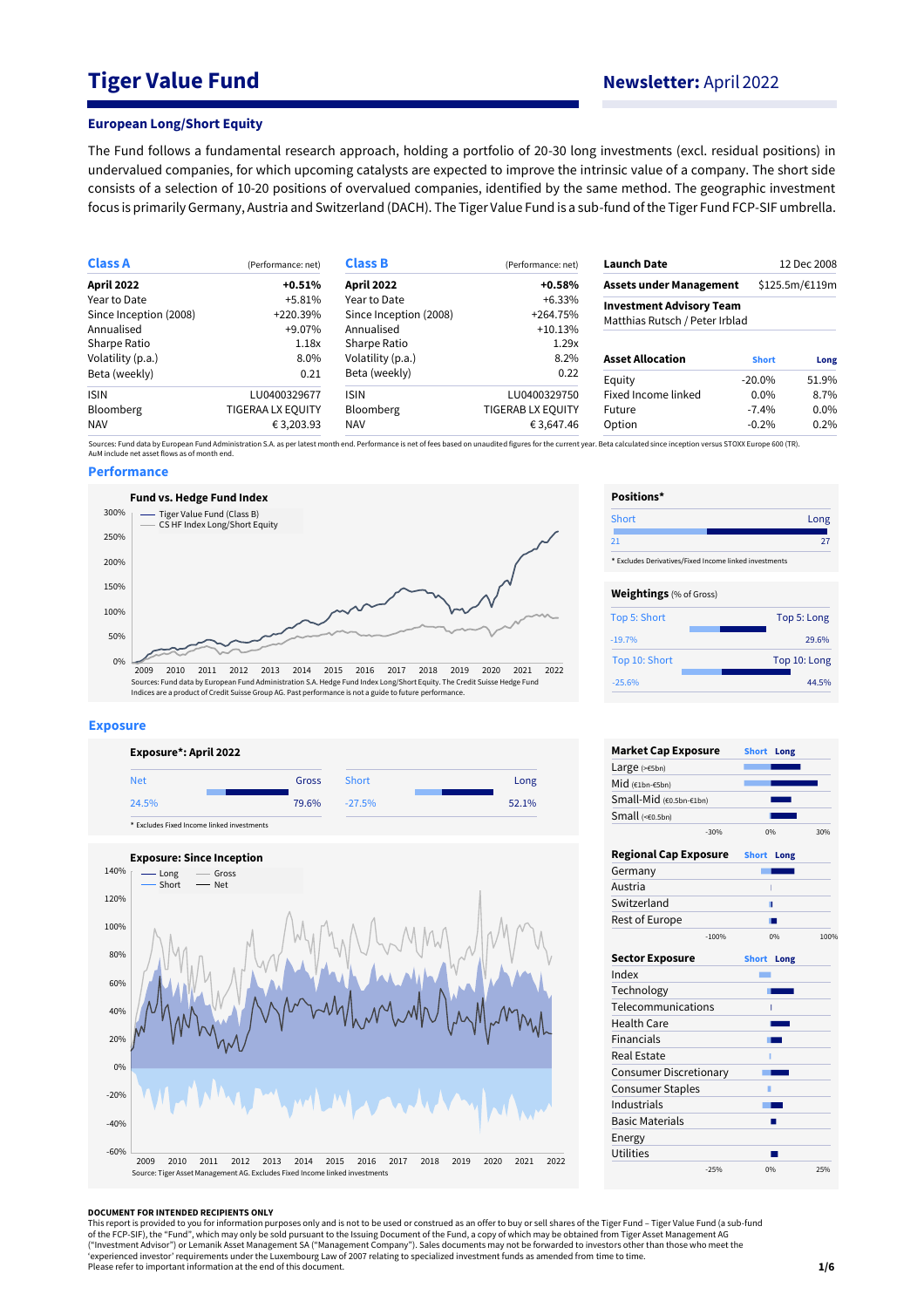# **Commentary: Good attributions from tech hedges and high conviction longs**

In April, the Tiger Value Fund ("TVF") was up +0.51% (class A), +0.58% (class B), +0.42% (class U) and +0.55% (class V), while most equity markets were down. We achieved our positive performance with a net exposure of around 20-28% and finished the month at 24.5% net exposure nearly unchanged from 24.8% last month. While equity markets such as the DAX and TecDAX are down -11.3% and -20.2% in the year-to-date, the TVF is up +6.3% (class B).

The performance of our long book was mainly driven by Aixtron (+52bp) and Bayer(+42bp). At Bayer we profited from our Bayer call options which we sold earlier in the month, but we kept a higher weight on our equity position. We see significant upside at Bayer and expect continued positive news flow including a strong Q1. Aixtron, another high conviction position, is the market leader in compound semiconductor equipment. Despite earnings upgrades from several analysts, only one broker has upgraded its numbers substantially so far and is more in-line with our assumptions. Many market participants still haven´t understood or looked at the Aixtron investment case with ample growth opportunities in MicroLED (Apple Watch and iPhone), Gallium Nitride (fast chargers and data centres) and Silicon Carbide (electric vehicles). We most likely will use any share price weakness to increase our position again.

On the negative side we had many positions with smaller negative contributions. Our key detractors were Cherry (-31bp), Suess Microtech (-38bp), TeamViewer (-30bp), Ceconomy (-20bp) and AMS-Osram (-48bp). We see no change to the longterm growth story for our detractors and kept most of these technology investments which we hedged with several technology/growth shorts. We had strong attributions from these tech/growth shorts classified as Industrials, Consumer Discretionary, Financials and Technology companies which resulted into +173bp attribution for single shorts in April. In addition, our index hedges (DAX Future and Options) attributed +35bp bringing the total attribution from our short book to +208bp in April. In the year-to-date our short book attributed +694bp thereof +525bp from single shorts and +169bp from index hedges.

# **Outlook: Real world inflation causing bubble deflation**

On the surface the overall stock market performance in April wasn't that bad, the DAX lost -2.2% and the Stoxx Europe 600 declined -1.2%. Nevertheless, for the more speculative segments of the market it was one of the worst months on record with the NASDAQ composite falling -13.3% (the worst month since 2008) and Bitcoin losing -15.7%.

The overall driver was continued acceleration in inflation causing a spike in long term interest rates. The 10-year US government bond yield increased +60bp to 2.93% and the German 10-year Bund rose by +39bp to 0.94%. Year-to-date the rise in long term yields is nothing but astonishing with +142bp and +112bp for the US and German 10-year yields respectively, certainly one of the fastest rises in yields in history.

In April, Eurozone CPI hit a record high for the  $6<sup>th</sup>$  consecutive month at +7.5% again propelled by rising energy prices (+38%). However, inflation seems to be broadening with core CPI (excl. food & energy) accelerating to +3.5% from less than 1% last year and far above the 2% target by the ECB. This has renewed pressure on the ECB to hasten its rate hiking schedule. Its asset purchase program is set to expire in July with the first rate hike to follow thereafter, perhaps even as early as in July. Both the ECB and FED seems woefully out of sync with the real world inflationary trend and will have to raise rates very aggressively to catch up exacerbating the risk of unintended consequences.

In addition to the spike in inflation and yields, in April equity markets also faced the headwind of another severe lock down in China as COVID cases flared up again. Indicators of economic activity crashed to levels even below that of early 2020 during the first lock down. This will certainly aggravate the supply chain situation further in coming weeks and months.

We maintained our cautious approach to equities in April with a largely unchanged net equity exposure of 24.5%. While we continue to see plenty of attractive long term investment opportunities, the near term economic and financial risks have become even more elevated in recent weeks (China lockdown, inflation, accelerated rate hikes). Therefore, we are likely to remain very selective in our investment approach and maintain the current low gross and net exposure. Our largest positions continue to be either negatively correlated to the current difficult economic environment (i.e.

#### **DOCUMENT FOR INTENDED RECIPIENTS ONLY**

This report is provided to you for information purposes only and is not to be used or construed as an offer to buy or sell shares of the Tiger Fund – Tiger Value Fund (a sub-fund of the FCP-SIF), the "Fund", which may only be sold pursuant to the Issuing Document of the Fund, a copy of which may be obtained from Tiger Asset Management AG ("Investment Advisor") or Lemanik Asset Management SA ("Management Company"). Sales documents may not be forwarded to investors other than those who meet the 'experienced investor' requirements under the Luxembourg Law of 2007 relating to specialized investment funds as amended from time to time. Please refer to important information at the end of this document.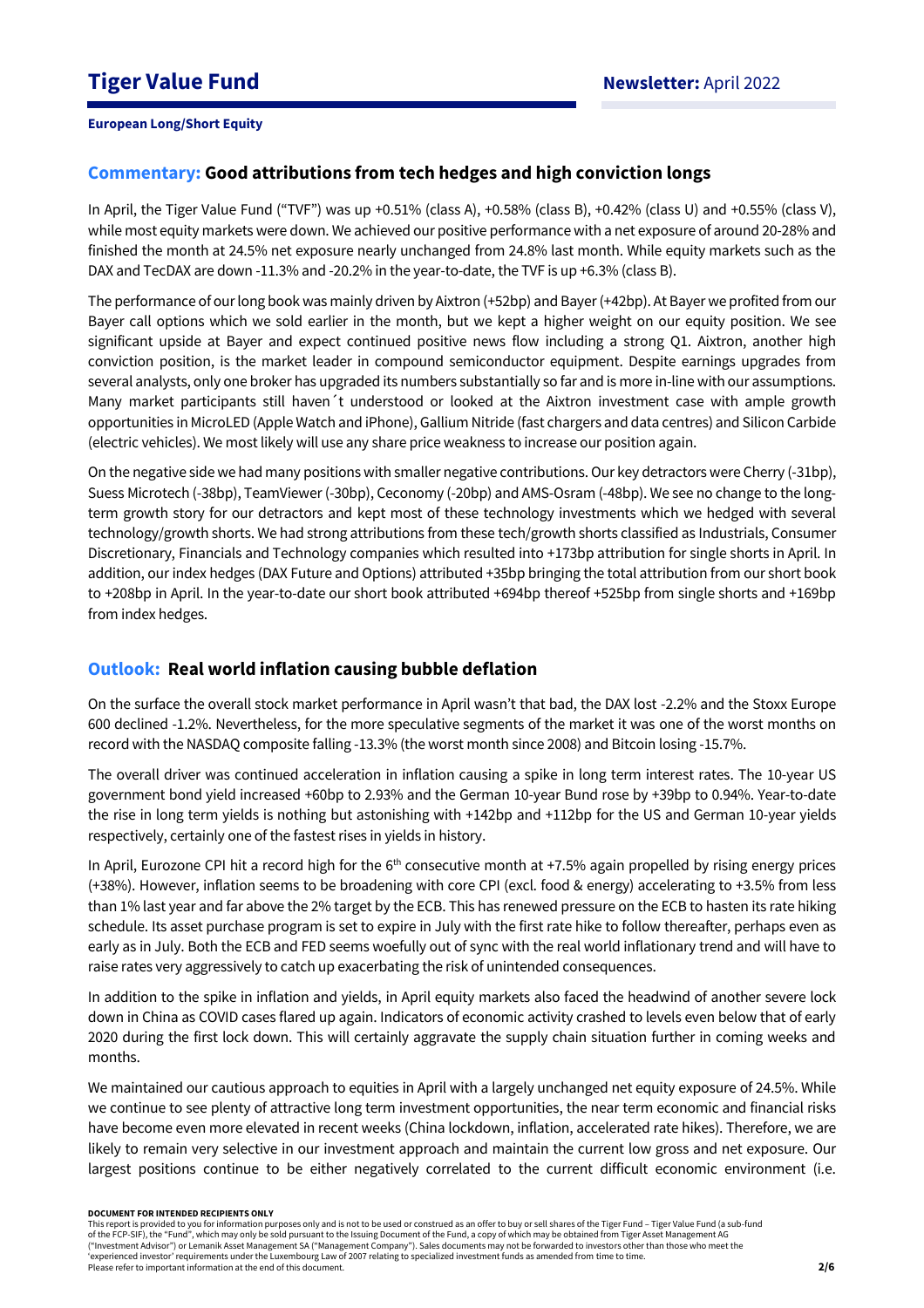# **Tiger Value Fund Newsletter:** April 2022

### **European Long/Short Equity**

commodity or energy related) or largely uncorrelated and have idiosyncratic drivers (e.g. Aixtron). We are in a very comfortable situation which will allow us to capitalise on any further equity market weakness and further build on our YTD returns and remain very optimistic for the prospect of the Tiger Value Fund in 2022.

**Tiger Value Fund Team,**  3 rd May 2022

**DOCUMENT FOR INTENDED RECIPIENTS ONLY**

This report is provided to you for information purposes only and is not to be used or construed as an offer to buy or sell shares of the Tiger Fund – Tiger Value Fund (a sub-fund<br>of the FCP-SIF), the "Fund", which may only ("Investment Advisor") or Lemanik Asset Management SA ("Management Company"). Sales documents may not be forwarded to investors other than those who meet the 'experienced investor' requirements under the Luxembourg Law of 2007 relating to specialized investment funds as amended from time to time. Please refer to important information at the end of this document.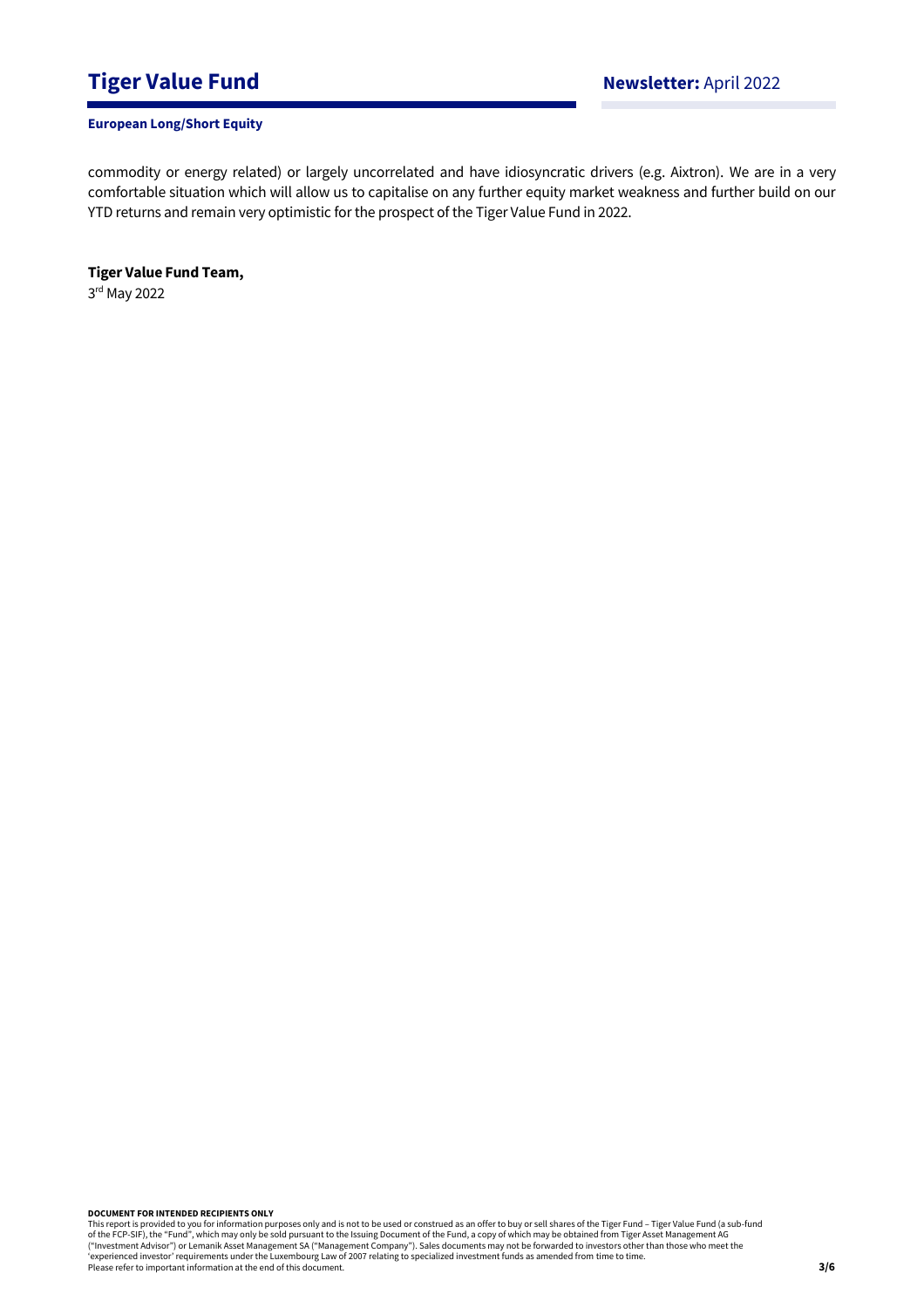# **Monthly Net Return**

| <b>Share Class A</b> | Jan      | Feb       | Mar       | Apr      | May      | Jun      | Jul      | Aug       | Sep            | Oct                      | Nov                                                 | Dec       |                                                               | Year      |
|----------------------|----------|-----------|-----------|----------|----------|----------|----------|-----------|----------------|--------------------------|-----------------------------------------------------|-----------|---------------------------------------------------------------|-----------|
| 2022                 | 2.15%    | 1.52%     | 1.51%     | 0.51%    |          |          |          |           |                |                          |                                                     |           | (Year-to-Date)                                                | 5.81%     |
| 2021                 | 2.28%    | 2.24%     | 1.62%     | 0.42%    | 0.97%    | 0.55%    | 1.19%    | $-0.13%$  | 2.76%          | 1.69%                    | $-0.74%$                                            | 0.14%     |                                                               | 13.71%    |
| 2020                 | 2.02%    | $-4.01%$  | $-6.80%$  | 7.77%    | 2.84%    | 7.79%    | 1.31%    | 2.69%     | 0.76%          | $-3.66%$                 | 7.84%                                               | 6.85%     |                                                               | 26.90%    |
| 2019                 | 4.37%    | 0.23%     | $-0.91%$  | 1.44%    | $-4.53%$ | 1.09%    | 2.81%    | 1.72%     | 0.49%          | 1.98%                    | 3.69%                                               | 2.92%     |                                                               | 16.05%    |
| 2018                 | 0.02%    | $-0.11%$  | $-2.45%$  | 0.09%    | $-0.17%$ | $-3.99%$ | 2.20%    | $-2.14%$  | $-1.58%$       | $-3.14%$                 | $-2.73%$                                            | $-7.43%$  |                                                               | -19.73%   |
| 2017                 | 1.96%    | 1.31%     | 3.33%     | 0.22%    | 2.12%    | 0.97%    | $-1.07%$ | $-1.23%$  | $-0.77%$       | 0.45%                    | 0.39%                                               | 0.41%     |                                                               | 8.30%     |
| 2016                 | $-3.91%$ | 0.21%     | 4.43%     | 1.40%    | $-0.99%$ | $-1.85%$ | 0.91%    | 1.05%     | 0.41%          | 0.22%                    | 0.15%                                               | 2.70%     |                                                               | 4.58%     |
| 2015                 | 2.07%    | 3.13%     | 4.23%     | 0.99%    | 1.54%    | $-1.60%$ | 1.41%    | $-1.20%$  | $-2.10%$       | 3.89%                    | 1.45%                                               | 1.60%     |                                                               | 16.29%    |
| 2014                 | 1.88%    | 2.56%     | 0.63%     | 2.61%    | 0.63%    | $-0.34%$ | $-2.19%$ | $-0.42%$  | $-1.20%$       | $-1.32%$                 | 1.83%                                               | 1.14%     |                                                               | 5.82%     |
| 2013                 | 3.57%    | 1.49%     | $-0.66\%$ | 0.24%    | 2.70%    | $-0.67%$ | 0.95%    | 0.07%     | 3.00%          | 2.66%                    | 1.14%                                               | $-0.54\%$ |                                                               | 14.73%    |
| 2012                 | 4.48%    | 1.51%     | 1.35%     | $-1.68%$ | $-1.05%$ | $-0.37%$ | $-0.59%$ | 0.69%     | 1.85%          | 0.57%                    | $-0.53%$                                            | 1.44%     |                                                               | 7.79%     |
| 2011                 | 3.43%    | $-0.21%$  | 1.47%     | 2.14%    | 0.25%    | $-0.81%$ | $-1.32%$ | $-3.41%$  | 0.45%          | $-1.72%$                 | $-2.24%$                                            | 0.86%     |                                                               | $-1.31%$  |
| 2010                 | 0.50%    | 0.06%     | 2.22%     | $-0.32%$ | $-3.08%$ | 2.04%    | 0.05%    | 0.58%     | 3.25%          | 1.62%                    | 0.18%                                               | $-0.41%$  |                                                               | 6.75%     |
| 2009                 | 0.56%    | 1.73%     | 0.46%     | 2.87%    | 3.60%    | 5.51%    | 1.21%    | 4.35%     | 1.05%          | 0.62%                    | 1.26%                                               | $-1.29%$  |                                                               | 24.04%    |
| 2008                 |          |           |           |          |          |          |          |           | $\overline{a}$ | $\overline{\phantom{a}}$ |                                                     | 0.003%    |                                                               | 0.003%    |
|                      |          |           |           |          |          |          |          |           |                |                          |                                                     |           |                                                               | 9.07%     |
|                      |          |           |           |          |          |          |          |           |                |                          |                                                     |           | (Share Class A % Annualised Return Since Inception)           |           |
| <b>Share Class B</b> | Jan      | Feb       | Mar       | Apr      | May      | Jun      | Jul      | Aug       | Sep            | Oct                      | Nov                                                 | Dec       |                                                               | Year      |
| 2022                 | 2.32%    | 1.65%     | 1.64%     | 0.58%    |          |          |          |           |                |                          |                                                     |           | (Year-to-Date)                                                | 6.33%     |
| 2021                 | 2.46%    | 2.43%     | 1.81%     | 0.48%    | 1.07%    | 0.62%    | 1.30%    | $-0.10%$  | 2.98%          | 1.83%                    | $-0.75%$                                            | 0.18%     |                                                               | 15.18%    |
| 2020                 | 2.06%    | $-3.97%$  | $-6.76%$  | 7.81%    | 2.89%    | 7.64%    | 1.36%    | 2.90%     | 0.84%          | $-3.62%$                 | 8.13%                                               | 7.31%     |                                                               | 28.35%    |
| 2019                 | 4.41%    | 0.26%     | $-0.87%$  | 1.48%    | $-4.49%$ | 1.13%    | 2.86%    | 1.76%     | 0.53%          | 2.03%                    | 3.73%                                               | 2.96%     |                                                               | 16.64%    |
| 2018                 | 0.07%    | $-0.07\%$ | $-2.41%$  | 0.13%    | $-0.13%$ | $-3.95%$ | 2.25%    | $-2.10%$  | $-1.54%$       | $-3.09%$                 | $-2.69%$                                            | $-7.40%$  |                                                               | $-19.33%$ |
| 2017                 | 2.13%    | 1.43%     | 3.58%     | 0.27%    | 2.30%    | 1.07%    | $-1.03%$ | $-1.19%$  | $-0.73%$       | 0.50%                    | 0.43%                                               | 0.45%     |                                                               | 9.47%     |
| 2016                 | $-3.87%$ | 0.26%     | 4.49%     | 1.52%    | $-1.01%$ | $-1.84%$ | 0.95%    | 1.10%     | 0.46%          | 0.27%                    | 0.20%                                               | 2.91%     |                                                               | 5.30%     |
| 2015                 | 2.09%    | 3.33%     | 4.55%     | 1.09%    | 1.69%    | $-1.68%$ | 1.53%    | $-1.24%$  | $-2.06%$       | 4.03%                    | 1.58%                                               | 1.74%     |                                                               | 17.69%    |
| 2014                 | 2.04%    | 2.75%     | 0.71%     | 2.81%    | 0.70%    | $-0.32%$ | $-2.15%$ | $-0.37%$  | $-1.16%$       | $-1.28%$                 | 1.87%                                               | 1.19%     |                                                               | 6.84%     |
| 2013                 | 3.78%    | 1.62%     | $-0.67%$  | 0.30%    | 2.91%    | $-0.69%$ | 1.05%    | 0.11%     | 3.23%          | 2.87%                    | 1.24%                                               | $-0.53%$  |                                                               | 16.15%    |
| 2012                 | 4.52%    | 1.55%     | 1.39%     | $-1.64%$ | $-1.01%$ | $-0.33%$ | $-0.54%$ | 0.73%     | 1.89%          | 0.61%                    | $-0.49%$                                            | 1.40%     |                                                               | 8.23%     |
| 2011                 | 3.62%    | $-0.18%$  | 1.56%     | 2.27%    | 0.21%    | $-0.71%$ | $-1.28%$ | $-3.37\%$ | 0.49%          | $-1.68%$                 | $-2.20%$                                            | 0.90%     |                                                               | $-0.59%$  |
| 2010                 | 0.57%    | 0.10%     | 2.40%     | $-0.28%$ | $-3.04%$ | 2.08%    | 0.05%    | 0.62%     | 3.32%          | 1.80%                    | 0.19%                                               | $-0.36%$  |                                                               | 7.57%     |
| 2009                 | 0.62%    | 1.87%     | 0.52%     | 3.25%    | 3.90%    | 5.95%    | 1.34%    | 4.62%     | 1.08%          | 0.70%                    | 1.38%                                               | $-1.26%$  |                                                               | 26.51%    |
| 2008                 |          |           |           |          |          |          |          |           |                |                          |                                                     | 0.02%     |                                                               | 0.02%     |
|                      |          |           |           |          |          |          |          |           |                |                          |                                                     |           | (Share Class B % Annualised Return Since Inception) $10.13\%$ |           |
|                      |          |           |           |          |          |          |          |           |                |                          |                                                     |           |                                                               |           |
| <b>Share Class U</b> | Jan      | Feb       | Mar       | Apr      | May      | Jun      | Jul      | Aug       | Sep            | Oct                      | Nov                                                 | Dec       |                                                               | Year      |
| 2022                 | 2.17%    | 1.59%     | 1.62%     | 0.42%    |          |          |          |           |                |                          |                                                     |           | (Year-to-Date)                                                | 5.92%     |
| 2021                 | 2.40%    | 2.33%     | 1.67%     | 0.50%    | 1.02%    | 0.58%    | 1.25%    | $-0.12%$  | 2.80%          | 1.73%                    | $-0.75%$                                            | 0.22%     |                                                               | 14.44%    |
| 2020                 | 2.19%    | $-3.87%$  | $-6.46%$  | 7.87%    | 2.95%    | 6.27%    | 1.41%    | 2.77%     | 0.81%          | $-3.54%$                 | 7.85%                                               | 7.39%     |                                                               | 27.29%    |
| 2019                 | 4.34%    | 0.43%     | $-0.65%$  | 1.69%    | $-4.27%$ | 1.31%    | 3.06%    | 2.07%     | 0.73%          | 2.27%                    | 3.38%                                               | 3.18%     |                                                               | 18.68%    |
| 2018                 | 0.24%    | $-0.04%$  | $-2.21%$  | 0.24%    | 0.20%    | $-3.78%$ | 2.41%    | $-1.91%$  | $-1.23%$       | $-2.86%$                 | -2.44%                                              | $-7.22%$  |                                                               | -17.39%   |
| 2017                 |          |           |           |          |          |          | i,       | $-0.99%$  | $-0.91%$       | 0.62%                    | 0.67%                                               | 0.60%     |                                                               | $-0.02%$  |
|                      |          |           |           |          |          |          |          |           |                |                          |                                                     |           | (Share Class U % Annualised Return Since Inception)           | 8.93%     |
| <b>Share Class V</b> | Jan      | Feb       | Mar       | Apr      | May      | Jun      | Jul      | Aug       | Sep            | Oct                      | Nov                                                 | Dec       |                                                               | Year      |
| 2022                 | 2.18%    | 1.56%     | 1.55%     | 0.55%    |          |          |          |           |                |                          |                                                     |           | (Year-to-Date)                                                | 5.96%     |
|                      |          |           |           |          |          |          |          |           |                |                          | (Share Class V % Annualised Return Since Inception) |           |                                                               | NΜ        |

Source: Fund data by European Fund Administration S.A. as per latest month end.Share classVperformance assumes reinvestment of dividend.

### **DOCUMENT FOR INTENDED RECIPIENTS ONLY**

This report is provided to you for information purposes only and is not to be used or construed as an offer to buy or sell shares of the Tiger Fund – Tiger Value Fund (a sub-fund<br>of the FCP-SIF), the "Fund", which may only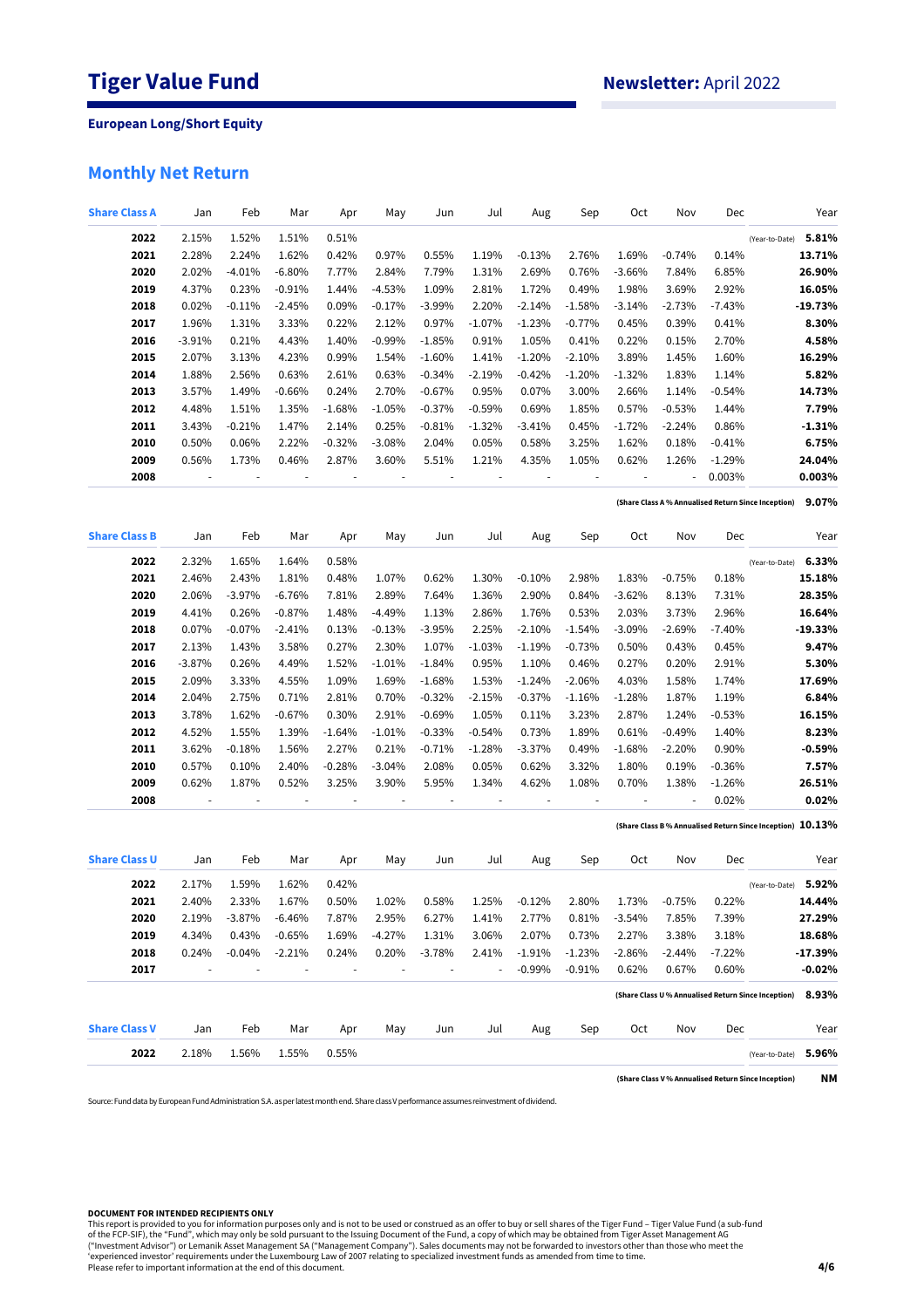## **Share Classes and Performance**

| <b>Share Class</b>        | <b>Class A</b>    | <b>Class B</b>    | <b>Class U</b>    | <b>Class V</b> |
|---------------------------|-------------------|-------------------|-------------------|----------------|
| <b>Investment Minimum</b> | € 125,000         | € 5,000,000       | US\$ 125,000      | € 2,500,000    |
| <b>Management Fee</b>     | 2.00%             | 1.50%             | 2.00%             | 1.50%          |
| <b>Performance Fee</b>    | 20%               | 15%               | 20%               | 20%            |
| Redemption                | Monthly*          | 6 months          | Monthly*          | 3 months       |
| <b>Subscription</b>       | Monthly           | Monthly           | Monthly           | Monthly        |
| <b>Income Treatment</b>   | Accumulation      | Accumulation      | Accumulation      | Distribution   |
| Date of Inception         | Dec 2008          | Dec 2008          | Aug 2017          | <b>TBA</b>     |
| <b>ISIN</b>               | LU0400329677      | LU0400329750      | LU1647855136      | LU1740273310   |
| <b>Bloomberg</b>          | TIGERAA LX EQUITY | TIGERAB LX EQUITY | TIGERVU LX EQUITY | <b>TBA</b>     |
| <b>NAV</b>                | € 3,203.93        | € 3,647.46        | \$1,512.29        | €1,268.49      |
| <b>Performance (net)</b>  | <b>Class A</b>    | <b>Class B</b>    | <b>Class U</b>    | <b>Class V</b> |
| <b>April 2022</b>         | $+0.51%$          | $+0.58%$          | $+0.42%$          | $+0.55%$       |
| <b>Year to Date</b>       | $+5.81%$          | $+6.33%$          | $+5.92%$          | +5.96%         |
| <b>Since inception</b>    | $+220.39%$        | $+264.75%$        | $+51.23%$         | <b>NM</b>      |
| <b>Annualised</b>         | +9.07%            | $+10.13%$         | $+8.93%$          | <b>NM</b>      |
| <b>Sharpe Ratio</b>       | 1.18x             | 1.29x             | <b>NM</b>         | <b>NM</b>      |
| Volatility (p.a.)         | $8.0\%$           | $8.2\%$           | <b>NM</b>         | <b>NM</b>      |
| <b>Beta</b>               | 0.21              | 0.22              | <b>NM</b>         | <b>NM</b>      |

\* The redemption notice has to be faxed to the Administrator five business days prior to month end (cut-off 5pm CET). Please see the offering document for further information.

Sources: Fund data by European Fund Administration S.A. as per latest month end. Performance is net of fees based on unaudited figures for the current year. Share class V performance assumes reinvestment of dividend.<br>Beta

# **Fund Information**

| <b>Base Currency</b>  | EUR.                               |
|-----------------------|------------------------------------|
| <b>Fund Domicile</b>  | Luxembourg                         |
| <b>Fund Structure</b> | Open-ended multi-class             |
| Legal Entity          | <b>FCP-SIF</b>                     |
| <b>Style Mandate</b>  | Long/Short Equity and Active Value |
| Hurdle Rate           | None                               |
| High Water Mark       | Yes                                |

# **Service Providers**

| <b>Management Company/</b> |
|----------------------------|
| <b>AIFM</b>                |
| <b>Investment Advisor</b>  |
| <b>Prime Broker</b>        |
| Custodian                  |
| Administrator              |
| <b>Auditor</b>             |
| <b>Legal Advisor</b>       |

Lemanik Asset Management SA **Investment Advisor** Tiger Asset Management AG

**SEB AB SEB SA Administrator** European Fund Administration SA **Auditor** PricewaterhouseCoopers **Linklaters LLP** 



#### **DOCUMENT FOR INTENDED RECIPIENTS ONLY**

This report is provided to you for information purposes only and is not to be used or construed as an offer to buy or sell shares of the Tiger Fund – Tiger Value Fund (a sub-fund<br>of the FCP-SIF), the "Fund", which may only ("Investment Advisor") or Lemanik Asset Management SA ("Management Company"). Sales documents may not be forwarded to investors other than those who meet the<br>'experienced investor' requirements under the Luxembourg Law of